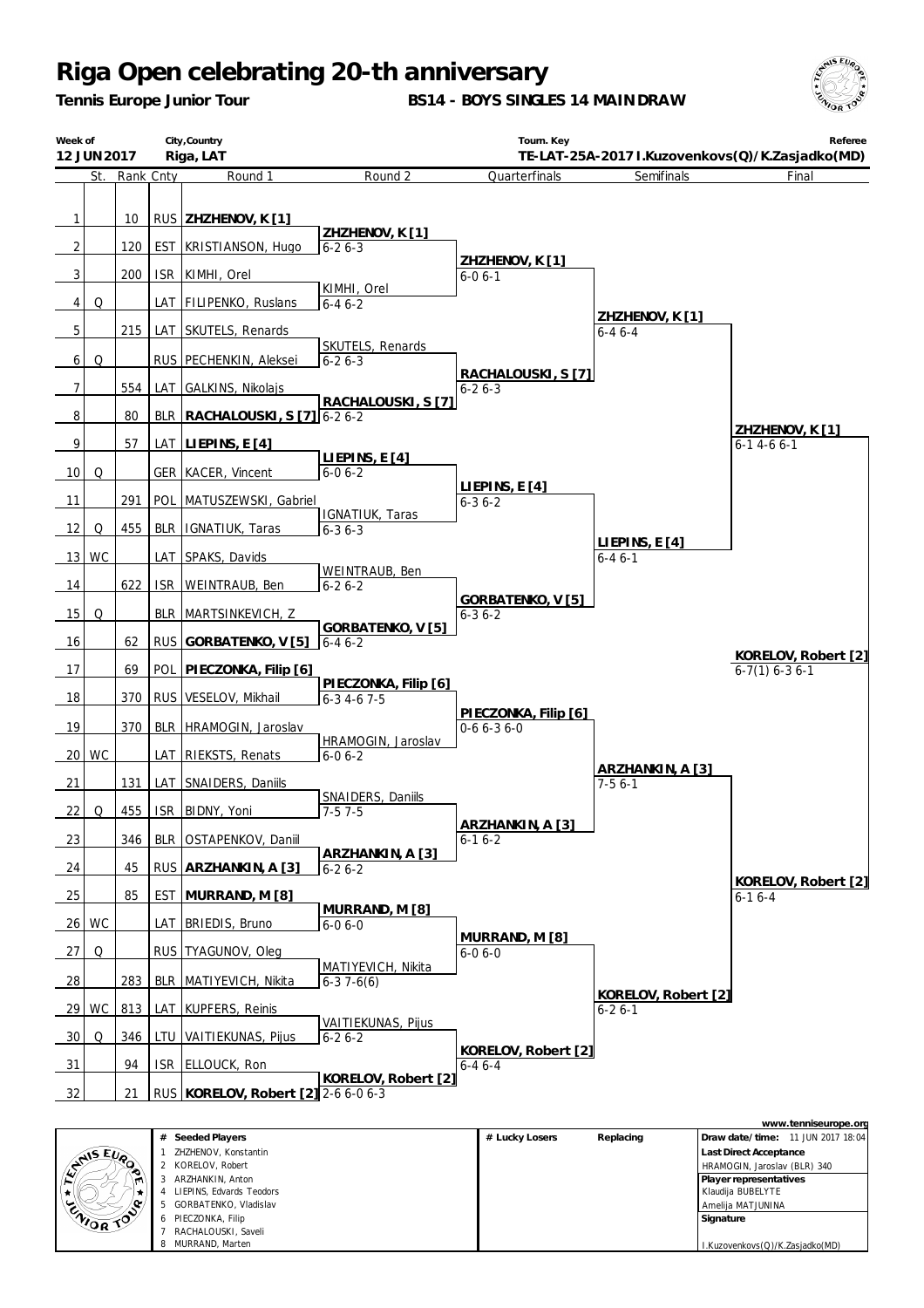*Tennis Europe Junior Tour*

**BS14 - BOYS SINGLES 14 QUALIFYING**



| Round 1<br>Finals<br>Qualifiers<br>St.<br>Rank Cnty<br>$\mathbf{1}$<br>346<br>LTU VAITIEKUNAS, Pijus [1]<br>VAITIEKUNAS, Pijus [1]<br>2<br>Bye<br>VAITIEKUNAS, Pijus [1]<br>3<br>Bye<br>$6 - 06 - 1$<br>AUNINS, Rudolfs<br>4<br>LAT AUNINS, Rudolfs<br>5<br>370<br>EST MOLOTKOV, Oleg [2]<br>MOLOTKOV, Oleg [2]<br>Bye<br>6<br>PECHENKIN, Aleksei<br>7<br>2-6 6-3 6-2<br>Bye<br>PECHENKIN, Aleksei<br>8<br>RUS PECHENKIN, Aleksei<br>9<br>455<br>BLR   IGNATIUK, Taras [3]<br>IGNATIUK, Taras [3]<br>10<br>Bye<br>IGNATIUK, Taras [3]<br>LAT LOCS, Maris<br>11<br>$6 - 16 - 2$<br>ZUBKOV, Andrei<br>12<br>RUS ZUBKOV, Andrei<br>$6 - 26 - 0$<br>13<br>455<br><b>ISR</b><br>BIDNY, Yoni [4]<br>BIDNY, Yoni [4]<br>14<br><b>Bye</b><br>BIDNY, Yoni [4]<br>15<br>EST ARNOVER, Joonas<br>$6 - 06 - 1$<br>TAURINS, Kristaps Toms<br>16<br>LAT TAURINS, Kristaps Toms<br>$6 - 26 - 2$<br>17 WC<br>698<br>RUS CHIRKAEV, Andrew [5]<br>CHIRKAEV, Andrew [5]<br>18<br>Bye<br>FILIPENKO, Ruslans<br>19<br>LAT FILIPENKO, Ruslans<br>$4-66-37-5$<br>FILIPENKO, Ruslans<br>20<br>EST RABEKO, Daniel Bhekiwe<br>$6-16-1$<br>21<br>BLR MARTSINKEVICH, Zakhar<br>MARTSINKEVICH, Zakhar<br>22<br>Bye<br>MARTSINKEVICH, Zakhar<br>LAT VASILJEVS, Mihails<br>23<br>$6 - 46 - 3$<br><b>BUDVYTIS, Povilas</b><br>24<br>LTU BUDVYTIS, Povilas<br>$6 - 26 - 0$<br>25<br>TUR   YAZICI, Muhammed Salih<br>YAZICI, Muhammed Salih<br>26<br>Bye<br>KACER, Vincent<br>27<br>GER   KACER, Vincent<br>$4-66-36-3$<br>KACER, Vincent<br>$\frac{28}{ }$<br>LAT SNEPSTS, Edvards<br>$6 - 36 - 1$<br>29<br>LTU   DUSEVICIUS, Joris Anupras<br>DUSEVICIUS, Joris Anupras<br>30<br>Bye<br>TYAGUNOV, Oleg<br>RUS TYAGUNOV, Oleg<br>$\frac{31}{2}$<br>$6 - 06 - 4$<br>TYAGUNOV, Oleq<br>32<br>EST MIKELASVILI, David<br>$6 - 16 - 1$ | City, Country<br>Week of<br>12 JUN 2017<br>Riga, LAT |  |  |  |  | Tourn. Key<br>Referee<br>TE-LAT-25A-2017 I.Kuzovenkovs(Q)/K.Zasjadko(MD) |  |  |  |  |
|-------------------------------------------------------------------------------------------------------------------------------------------------------------------------------------------------------------------------------------------------------------------------------------------------------------------------------------------------------------------------------------------------------------------------------------------------------------------------------------------------------------------------------------------------------------------------------------------------------------------------------------------------------------------------------------------------------------------------------------------------------------------------------------------------------------------------------------------------------------------------------------------------------------------------------------------------------------------------------------------------------------------------------------------------------------------------------------------------------------------------------------------------------------------------------------------------------------------------------------------------------------------------------------------------------------------------------------------------------------------------------------------------------------------------------------------------------------------------------------------------------------------------------------------------------------------------------------------------------------------------------------------------------------------------------------------------------------------------------------------------------------------------------------------------|------------------------------------------------------|--|--|--|--|--------------------------------------------------------------------------|--|--|--|--|
|                                                                                                                                                                                                                                                                                                                                                                                                                                                                                                                                                                                                                                                                                                                                                                                                                                                                                                                                                                                                                                                                                                                                                                                                                                                                                                                                                                                                                                                                                                                                                                                                                                                                                                                                                                                                 |                                                      |  |  |  |  |                                                                          |  |  |  |  |
|                                                                                                                                                                                                                                                                                                                                                                                                                                                                                                                                                                                                                                                                                                                                                                                                                                                                                                                                                                                                                                                                                                                                                                                                                                                                                                                                                                                                                                                                                                                                                                                                                                                                                                                                                                                                 |                                                      |  |  |  |  |                                                                          |  |  |  |  |
|                                                                                                                                                                                                                                                                                                                                                                                                                                                                                                                                                                                                                                                                                                                                                                                                                                                                                                                                                                                                                                                                                                                                                                                                                                                                                                                                                                                                                                                                                                                                                                                                                                                                                                                                                                                                 |                                                      |  |  |  |  |                                                                          |  |  |  |  |
|                                                                                                                                                                                                                                                                                                                                                                                                                                                                                                                                                                                                                                                                                                                                                                                                                                                                                                                                                                                                                                                                                                                                                                                                                                                                                                                                                                                                                                                                                                                                                                                                                                                                                                                                                                                                 |                                                      |  |  |  |  |                                                                          |  |  |  |  |
|                                                                                                                                                                                                                                                                                                                                                                                                                                                                                                                                                                                                                                                                                                                                                                                                                                                                                                                                                                                                                                                                                                                                                                                                                                                                                                                                                                                                                                                                                                                                                                                                                                                                                                                                                                                                 |                                                      |  |  |  |  |                                                                          |  |  |  |  |
|                                                                                                                                                                                                                                                                                                                                                                                                                                                                                                                                                                                                                                                                                                                                                                                                                                                                                                                                                                                                                                                                                                                                                                                                                                                                                                                                                                                                                                                                                                                                                                                                                                                                                                                                                                                                 |                                                      |  |  |  |  |                                                                          |  |  |  |  |
|                                                                                                                                                                                                                                                                                                                                                                                                                                                                                                                                                                                                                                                                                                                                                                                                                                                                                                                                                                                                                                                                                                                                                                                                                                                                                                                                                                                                                                                                                                                                                                                                                                                                                                                                                                                                 |                                                      |  |  |  |  |                                                                          |  |  |  |  |
|                                                                                                                                                                                                                                                                                                                                                                                                                                                                                                                                                                                                                                                                                                                                                                                                                                                                                                                                                                                                                                                                                                                                                                                                                                                                                                                                                                                                                                                                                                                                                                                                                                                                                                                                                                                                 |                                                      |  |  |  |  |                                                                          |  |  |  |  |
|                                                                                                                                                                                                                                                                                                                                                                                                                                                                                                                                                                                                                                                                                                                                                                                                                                                                                                                                                                                                                                                                                                                                                                                                                                                                                                                                                                                                                                                                                                                                                                                                                                                                                                                                                                                                 |                                                      |  |  |  |  |                                                                          |  |  |  |  |
|                                                                                                                                                                                                                                                                                                                                                                                                                                                                                                                                                                                                                                                                                                                                                                                                                                                                                                                                                                                                                                                                                                                                                                                                                                                                                                                                                                                                                                                                                                                                                                                                                                                                                                                                                                                                 |                                                      |  |  |  |  |                                                                          |  |  |  |  |
|                                                                                                                                                                                                                                                                                                                                                                                                                                                                                                                                                                                                                                                                                                                                                                                                                                                                                                                                                                                                                                                                                                                                                                                                                                                                                                                                                                                                                                                                                                                                                                                                                                                                                                                                                                                                 |                                                      |  |  |  |  |                                                                          |  |  |  |  |
|                                                                                                                                                                                                                                                                                                                                                                                                                                                                                                                                                                                                                                                                                                                                                                                                                                                                                                                                                                                                                                                                                                                                                                                                                                                                                                                                                                                                                                                                                                                                                                                                                                                                                                                                                                                                 |                                                      |  |  |  |  |                                                                          |  |  |  |  |
|                                                                                                                                                                                                                                                                                                                                                                                                                                                                                                                                                                                                                                                                                                                                                                                                                                                                                                                                                                                                                                                                                                                                                                                                                                                                                                                                                                                                                                                                                                                                                                                                                                                                                                                                                                                                 |                                                      |  |  |  |  |                                                                          |  |  |  |  |
|                                                                                                                                                                                                                                                                                                                                                                                                                                                                                                                                                                                                                                                                                                                                                                                                                                                                                                                                                                                                                                                                                                                                                                                                                                                                                                                                                                                                                                                                                                                                                                                                                                                                                                                                                                                                 |                                                      |  |  |  |  |                                                                          |  |  |  |  |
|                                                                                                                                                                                                                                                                                                                                                                                                                                                                                                                                                                                                                                                                                                                                                                                                                                                                                                                                                                                                                                                                                                                                                                                                                                                                                                                                                                                                                                                                                                                                                                                                                                                                                                                                                                                                 |                                                      |  |  |  |  |                                                                          |  |  |  |  |
|                                                                                                                                                                                                                                                                                                                                                                                                                                                                                                                                                                                                                                                                                                                                                                                                                                                                                                                                                                                                                                                                                                                                                                                                                                                                                                                                                                                                                                                                                                                                                                                                                                                                                                                                                                                                 |                                                      |  |  |  |  |                                                                          |  |  |  |  |
|                                                                                                                                                                                                                                                                                                                                                                                                                                                                                                                                                                                                                                                                                                                                                                                                                                                                                                                                                                                                                                                                                                                                                                                                                                                                                                                                                                                                                                                                                                                                                                                                                                                                                                                                                                                                 |                                                      |  |  |  |  |                                                                          |  |  |  |  |
|                                                                                                                                                                                                                                                                                                                                                                                                                                                                                                                                                                                                                                                                                                                                                                                                                                                                                                                                                                                                                                                                                                                                                                                                                                                                                                                                                                                                                                                                                                                                                                                                                                                                                                                                                                                                 |                                                      |  |  |  |  |                                                                          |  |  |  |  |
|                                                                                                                                                                                                                                                                                                                                                                                                                                                                                                                                                                                                                                                                                                                                                                                                                                                                                                                                                                                                                                                                                                                                                                                                                                                                                                                                                                                                                                                                                                                                                                                                                                                                                                                                                                                                 |                                                      |  |  |  |  |                                                                          |  |  |  |  |
|                                                                                                                                                                                                                                                                                                                                                                                                                                                                                                                                                                                                                                                                                                                                                                                                                                                                                                                                                                                                                                                                                                                                                                                                                                                                                                                                                                                                                                                                                                                                                                                                                                                                                                                                                                                                 |                                                      |  |  |  |  |                                                                          |  |  |  |  |
|                                                                                                                                                                                                                                                                                                                                                                                                                                                                                                                                                                                                                                                                                                                                                                                                                                                                                                                                                                                                                                                                                                                                                                                                                                                                                                                                                                                                                                                                                                                                                                                                                                                                                                                                                                                                 |                                                      |  |  |  |  |                                                                          |  |  |  |  |
|                                                                                                                                                                                                                                                                                                                                                                                                                                                                                                                                                                                                                                                                                                                                                                                                                                                                                                                                                                                                                                                                                                                                                                                                                                                                                                                                                                                                                                                                                                                                                                                                                                                                                                                                                                                                 |                                                      |  |  |  |  |                                                                          |  |  |  |  |
|                                                                                                                                                                                                                                                                                                                                                                                                                                                                                                                                                                                                                                                                                                                                                                                                                                                                                                                                                                                                                                                                                                                                                                                                                                                                                                                                                                                                                                                                                                                                                                                                                                                                                                                                                                                                 |                                                      |  |  |  |  |                                                                          |  |  |  |  |
|                                                                                                                                                                                                                                                                                                                                                                                                                                                                                                                                                                                                                                                                                                                                                                                                                                                                                                                                                                                                                                                                                                                                                                                                                                                                                                                                                                                                                                                                                                                                                                                                                                                                                                                                                                                                 |                                                      |  |  |  |  |                                                                          |  |  |  |  |
|                                                                                                                                                                                                                                                                                                                                                                                                                                                                                                                                                                                                                                                                                                                                                                                                                                                                                                                                                                                                                                                                                                                                                                                                                                                                                                                                                                                                                                                                                                                                                                                                                                                                                                                                                                                                 |                                                      |  |  |  |  |                                                                          |  |  |  |  |
|                                                                                                                                                                                                                                                                                                                                                                                                                                                                                                                                                                                                                                                                                                                                                                                                                                                                                                                                                                                                                                                                                                                                                                                                                                                                                                                                                                                                                                                                                                                                                                                                                                                                                                                                                                                                 |                                                      |  |  |  |  |                                                                          |  |  |  |  |
|                                                                                                                                                                                                                                                                                                                                                                                                                                                                                                                                                                                                                                                                                                                                                                                                                                                                                                                                                                                                                                                                                                                                                                                                                                                                                                                                                                                                                                                                                                                                                                                                                                                                                                                                                                                                 |                                                      |  |  |  |  |                                                                          |  |  |  |  |
|                                                                                                                                                                                                                                                                                                                                                                                                                                                                                                                                                                                                                                                                                                                                                                                                                                                                                                                                                                                                                                                                                                                                                                                                                                                                                                                                                                                                                                                                                                                                                                                                                                                                                                                                                                                                 |                                                      |  |  |  |  |                                                                          |  |  |  |  |
|                                                                                                                                                                                                                                                                                                                                                                                                                                                                                                                                                                                                                                                                                                                                                                                                                                                                                                                                                                                                                                                                                                                                                                                                                                                                                                                                                                                                                                                                                                                                                                                                                                                                                                                                                                                                 |                                                      |  |  |  |  |                                                                          |  |  |  |  |
|                                                                                                                                                                                                                                                                                                                                                                                                                                                                                                                                                                                                                                                                                                                                                                                                                                                                                                                                                                                                                                                                                                                                                                                                                                                                                                                                                                                                                                                                                                                                                                                                                                                                                                                                                                                                 |                                                      |  |  |  |  |                                                                          |  |  |  |  |
|                                                                                                                                                                                                                                                                                                                                                                                                                                                                                                                                                                                                                                                                                                                                                                                                                                                                                                                                                                                                                                                                                                                                                                                                                                                                                                                                                                                                                                                                                                                                                                                                                                                                                                                                                                                                 |                                                      |  |  |  |  |                                                                          |  |  |  |  |
|                                                                                                                                                                                                                                                                                                                                                                                                                                                                                                                                                                                                                                                                                                                                                                                                                                                                                                                                                                                                                                                                                                                                                                                                                                                                                                                                                                                                                                                                                                                                                                                                                                                                                                                                                                                                 |                                                      |  |  |  |  |                                                                          |  |  |  |  |
|                                                                                                                                                                                                                                                                                                                                                                                                                                                                                                                                                                                                                                                                                                                                                                                                                                                                                                                                                                                                                                                                                                                                                                                                                                                                                                                                                                                                                                                                                                                                                                                                                                                                                                                                                                                                 |                                                      |  |  |  |  |                                                                          |  |  |  |  |
|                                                                                                                                                                                                                                                                                                                                                                                                                                                                                                                                                                                                                                                                                                                                                                                                                                                                                                                                                                                                                                                                                                                                                                                                                                                                                                                                                                                                                                                                                                                                                                                                                                                                                                                                                                                                 |                                                      |  |  |  |  |                                                                          |  |  |  |  |
|                                                                                                                                                                                                                                                                                                                                                                                                                                                                                                                                                                                                                                                                                                                                                                                                                                                                                                                                                                                                                                                                                                                                                                                                                                                                                                                                                                                                                                                                                                                                                                                                                                                                                                                                                                                                 |                                                      |  |  |  |  |                                                                          |  |  |  |  |
|                                                                                                                                                                                                                                                                                                                                                                                                                                                                                                                                                                                                                                                                                                                                                                                                                                                                                                                                                                                                                                                                                                                                                                                                                                                                                                                                                                                                                                                                                                                                                                                                                                                                                                                                                                                                 |                                                      |  |  |  |  |                                                                          |  |  |  |  |



| # Alternates | Replacing | Draw date/time: 09 JUN 2017 18:49 |
|--------------|-----------|-----------------------------------|
|              |           | <b>Last Direct Acceptance</b>     |
|              |           | Bye (10)                          |
|              |           | Player representatives            |
|              |           | Danila ISHCHANKA                  |
|              |           | Maxim SUKHOMLINOV                 |
|              |           | Signature                         |
|              |           |                                   |
|              |           | I.Kuzovenkovs(Q)/K.Zasjadko(MD)   |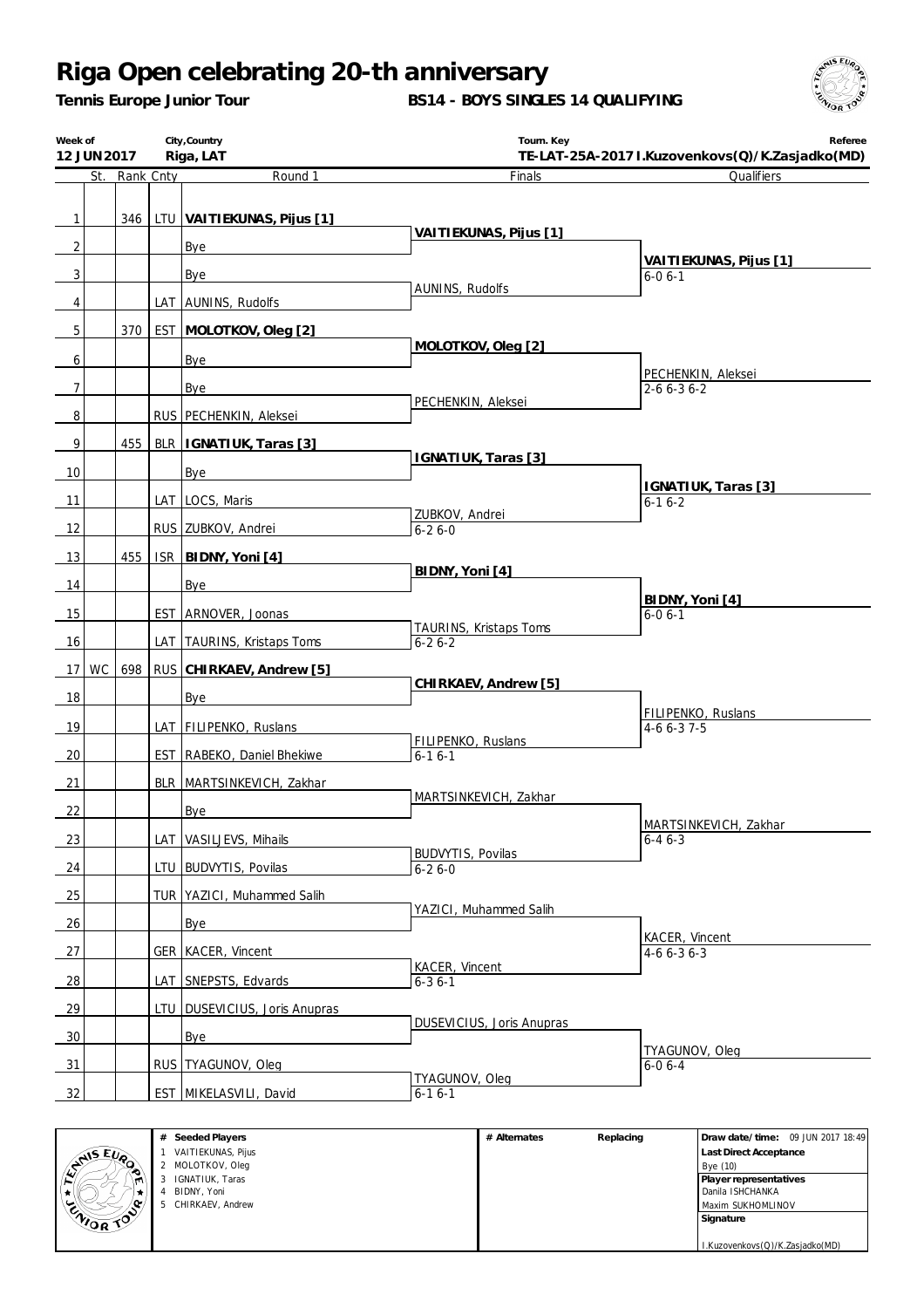*Tennis Europe Junior Tour*

**GS14 - GIRLS SINGLES 14 MAINDRAW**





|          | <b>EVALUE EVA</b> | #  | Seeded Players     | # Lucky Losers    | Replacing        | 11 JUN 2017 18:04<br>l Draw date/time: |
|----------|-------------------|----|--------------------|-------------------|------------------|----------------------------------------|
|          |                   |    | PLEKHANOVA, Dasha  | SMIRNIA, Lizaveta | KOLODYNSKA, Jana | <b>Last Direct Acceptance</b>          |
|          |                   |    | SHNAIDER, Diana    |                   |                  | IATCENKO, Polina (RUS) 283             |
|          |                   |    | TIKHONKO, Michelle |                   |                  | Player representatives                 |
|          | ₩.                |    | KOMAR, Anastasiya  |                   |                  | Klaudija BUBELYTE                      |
| ENIOR TO |                   | -5 | BABKOVA, Arina     |                   |                  | Amelija MATJUNINA                      |
|          |                   | 6  | BUBELYTE, Klaudija |                   |                  | Signature                              |
|          |                   |    | NAOR, Ronnie       |                   |                  |                                        |
|          |                   |    | PALECEK, Nicole    |                   |                  | I.Kuzovenkovs(Q)/K.Zasjadko(MD)        |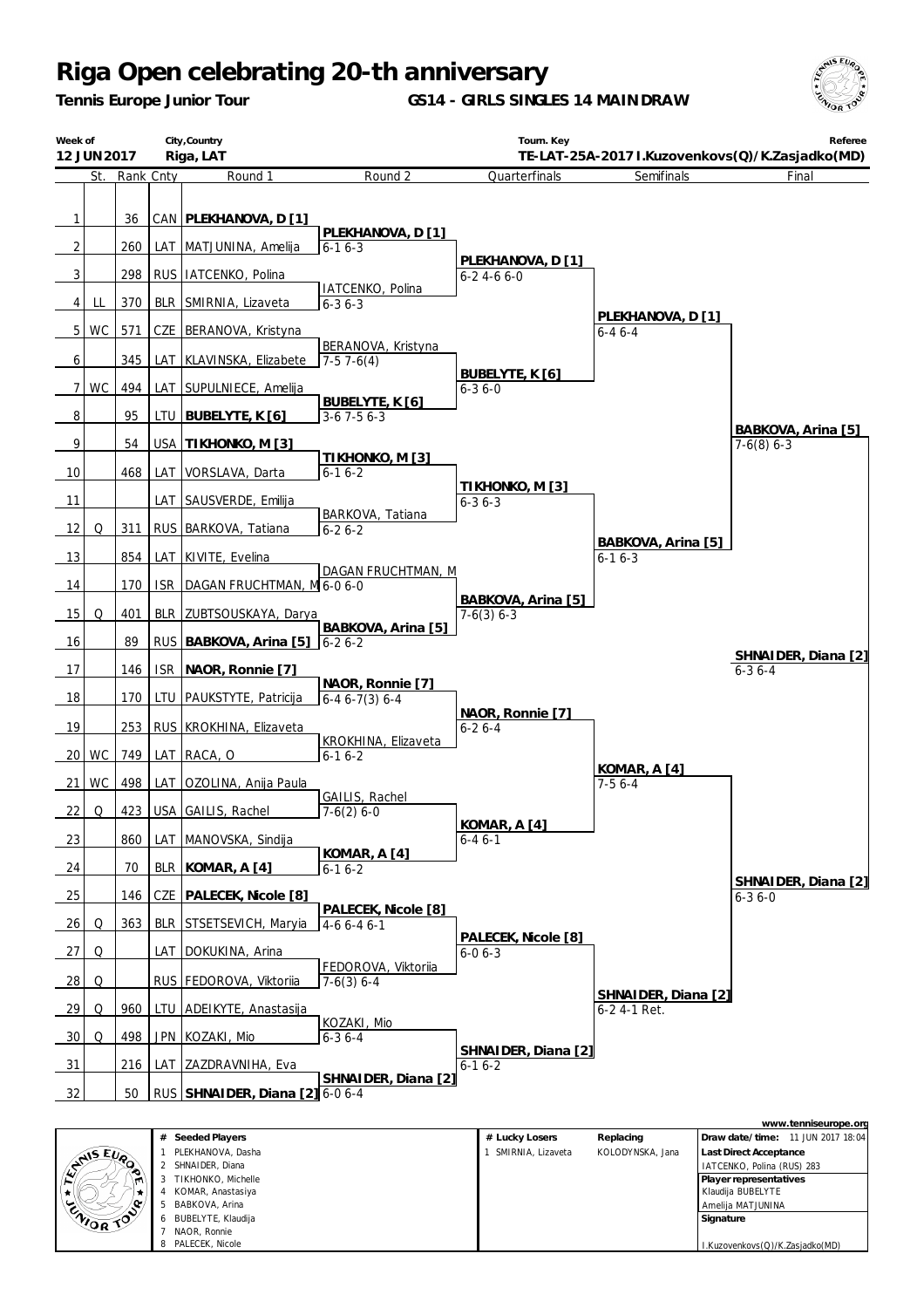*Tennis Europe Junior Tour*

8 BLINOVA, Angelina

**GS14 - GIRLS SINGLES 14 QUALIFYING**



I.Kuzovenkovs(Q)/K.Zasjadko(MD)

| Week of<br>12 JUN 2017   |               |            | City, Country<br>Riga, LAT                |                                            |              | Tourn. Key                | Referee<br>TE-LAT-25A-2017 I.Kuzovenkovs(Q)/K.Zasjadko(MD) |
|--------------------------|---------------|------------|-------------------------------------------|--------------------------------------------|--------------|---------------------------|------------------------------------------------------------|
|                          | St. Rank Cnty |            | Round 1                                   | Round 2                                    |              | Finals                    | Qualifiers                                                 |
| 1                        | 311           |            | RUS BARKOVA, Tatiana [1]                  |                                            |              |                           |                                                            |
| $\overline{2}$           |               |            | Bye                                       | BARKOVA, Tatiana [1]                       |              | BARKOVA, Tatiana [1]      |                                                            |
| 3<br>$\overline{4}$      |               |            | Bye<br>Bye                                | Bye                                        |              |                           |                                                            |
| $\overline{5}$           |               |            | Bye                                       | JANKOVA, Paula                             |              |                           | BARKOVA, Tatiana [1]<br>$6 - 26 - 2$                       |
| 6                        |               |            | LAT JANKOVA, Paula                        |                                            |              | STROLYTE, Gabriele        |                                                            |
| 7<br>8                   |               |            | Bye<br>LTU STROLYTE, Gabriele             | STROLYTE, Gabriele                         |              | $6 - 26 - 4$              |                                                            |
| 9                        | 363           |            | BLR STSETSEVICH, Maryia [2]               | STSETSEVICH, Maryia [2]                    |              |                           |                                                            |
| 10                       |               |            | Bye                                       |                                            |              | STSETSEVICH, Maryia [2]   |                                                            |
| 11<br>12                 |               |            | Bye<br>Bye                                | Bye                                        |              |                           |                                                            |
| 13                       |               |            | Bye                                       | MAZURA, Anna Selina                        |              |                           | STSETSEVICH, Maryia [2]<br>$2 - 6 6 - 1 6 - 2$             |
| 14                       |               |            | LAT MAZURA, Anna Selina                   |                                            |              | ORLOVA, Julia             |                                                            |
| $\overline{15}$<br>16    |               |            | Bye<br>RUS ORLOVA, Julia                  | ORLOVA, Julia                              |              | $6 - 16 - 2$              |                                                            |
| 17                       | 370           |            | BLR SMIRNIA, Lizaveta [3]                 | SMIRNIA, Lizaveta [3]                      |              |                           |                                                            |
| 18                       |               |            | Bye                                       |                                            |              | SMIRNIA, Lizaveta [3]     |                                                            |
| 19<br>20                 |               |            | Bye<br>Bye                                | Bye                                        |              |                           |                                                            |
| 21                       |               |            | Bye                                       | PLIKSA, Laura                              |              |                           | FEDOROVA, Viktoriia<br>$7-56-2$                            |
| 22                       |               | LAT        | PLIKSA, Laura                             |                                            |              | FEDOROVA, Viktoriia       |                                                            |
| 23<br>24                 |               |            | Bye<br>RUS FEDOROVA, Viktoriia            | FEDOROVA, Viktoriia                        |              | $6 - 16 - 2$              |                                                            |
| 25                       | 401           |            | BLR ZUBTSOUSKAYA, D [4]                   |                                            |              |                           |                                                            |
| 26                       |               |            | Bye                                       | ZUBTSOUSKAYA, D [4]                        |              | ZUBTSOUSKAYA, D [4]       |                                                            |
| 27<br>28                 |               | LAT        | KOVALAUSKA, Marija<br>Bye                 | KOVALAUSKA, Marija                         |              | $6 - 06 - 1$              |                                                            |
| 29                       |               |            | Bye                                       |                                            |              |                           | ZUBTSOUSKAYA, D [4]                                        |
| 30                       |               |            | EST ZHUMADILOVA, Angelina                 | ZHUMADILOVA, Angelina                      |              | MELBARDE, Mia             | $6 - 16 - 0$                                               |
| 31<br>32                 |               |            | Bye<br>LAT MELBARDE, Mia                  | MELBARDE, Mia                              |              | $6 - 26 - 3$              |                                                            |
| 33                       | 423           |            | USA GAILIS, Rachel [5]                    |                                            |              |                           |                                                            |
| 34                       |               |            | Bye                                       | GAILIS, Rachel [5]                         |              | GAILIS, Rachel [5]        |                                                            |
| $\overline{35}$<br>36    |               | LAT        | KALNINA, Leticija                         | KALNINA, Leticija                          |              | $6-06-0$                  |                                                            |
| 37                       |               |            | Bye<br>Bye                                |                                            |              |                           | GAILIS, Rachel [5]                                         |
| 38                       |               | LAT        | OGANESOVA, Elina                          | OGANESOVA, Elina                           |              | MIYAKAWA, Konomi [10]     | $4-67-6(6)6-4$                                             |
| 39                       | 749           |            | Bye<br>JPN MIYAKAWA, Konomi [10]          | MIYAKAWA, Konomi [10] 6-17-5               |              |                           |                                                            |
| 40<br>41                 | 498           |            | JPN KOZAKI, Mio [6]                       |                                            |              |                           |                                                            |
| 42                       |               |            | Bye                                       | KOZAKI, Mio [6]                            |              | KOZAKI, Mio [6]           |                                                            |
| 43                       |               | LAT        | PRIEDITE, Johanna                         | PRIEDITE, Johanna                          |              | $6 - 26 - 3$              |                                                            |
| 44<br>45                 |               |            | Bye<br>Bye                                |                                            |              |                           | KOZAKI, Mio [6]                                            |
| 46                       |               |            | RUS BOIKO, Ajnur                          | BOIKO, Ajnur                               |              | TVERIJONAITE, E [11]      | $6 - 16 - 4$                                               |
| 47<br>48                 | 749           | LTU        | Bye<br><b>TVERIJONAITE, E [11]</b>        | TVERIJONAITE, E [11]                       |              | $6 - 06 - 1$              |                                                            |
| 49                       | 573           | LTU        | BAKYTE, Smilte [7]                        |                                            |              |                           |                                                            |
| 50                       |               |            | Bye                                       | BAKYTE, Smilte [7]                         |              | DOKUKINA, Arina           |                                                            |
| 51                       |               | LAT        | DOKUKINA, Arina                           | DOKUKINA, Arina                            |              | $6 - 32 - 66 - 2$         |                                                            |
| 52<br>53                 |               |            | Bye<br>Bye                                |                                            |              |                           | DOKUKINA, Arina                                            |
| 54                       |               | FRA        | CONDE-VENDRELL, Victoria                  | CONDE-VENDRELL, Victoria                   |              | CONDE-VENDRELL, Victoria  | $7-6(6)$ 6-3                                               |
| 55<br>56                 | 681           |            | Bye<br>PRIEDITE, Evelina [9]              | PRIEDITE, Evelina [9]                      |              | $6 - 16 - 1$              |                                                            |
| 57                       | 681           | LAT<br>LAT | BLINOVA, Angelina [8]                     |                                            |              |                           |                                                            |
| 58                       |               |            | Bye                                       | BLINOVA, Angelina [8]                      |              | BLINOVA, Angelina [8]     |                                                            |
| 59                       |               | LAT        | RIZKOVA, Anastasija                       | RIZKOVA, Anastasija                        |              | $6 - 26 - 4$              |                                                            |
| 60<br>61                 |               |            | Bye<br>Bye                                |                                            |              |                           | ADEIKYTE, Anastasija [12]                                  |
| 62                       |               |            | RUS PETROVA, Diana                        | PETROVA, Diana                             |              | ADEIKYTE, Anastasija [12] | $6 - 36 - 2$                                               |
| 63                       |               |            | Bye                                       | ADEIKYTE, Anastasija [12]                  |              | $6 - 26 - 0$              |                                                            |
| 64                       | 960           | LTU        | ADEIKYTE, Anastasija [12]                 |                                            |              |                           |                                                            |
|                          |               |            | # Seeded Players                          |                                            | # Alternates | Replacing                 | Draw date/time: 09 JUN 2017 18:49                          |
|                          |               |            | BARKOVA, Tatiana<br>2 STSETSEVICH, Maryia | 9 PRIEDITE, Evelina<br>10 MIYAKAWA, Konomi |              |                           | Last Direct Acceptance                                     |
| <b>ANSEUR</b><br>$\star$ |               |            | 3 SMIRNIA, Lizaveta                       | 11 TVERIJONAITE, Emilija                   |              |                           | Bye (19)<br>Player representatives                         |
|                          |               |            | ZUBTSOUSKAYA, Darya                       | 12 ADEIKYTE, Anastasija                    |              |                           | Danila ISHCHANKA                                           |
|                          |               | 6          | 5 GAILIS, Rachel<br>KOZAKI, Mio           |                                            |              |                           | Maxim SUKHOMLINOV<br>Signature                             |
| ZNIOR TOP                |               |            | 7 BAKYTE, Smilte                          |                                            |              |                           |                                                            |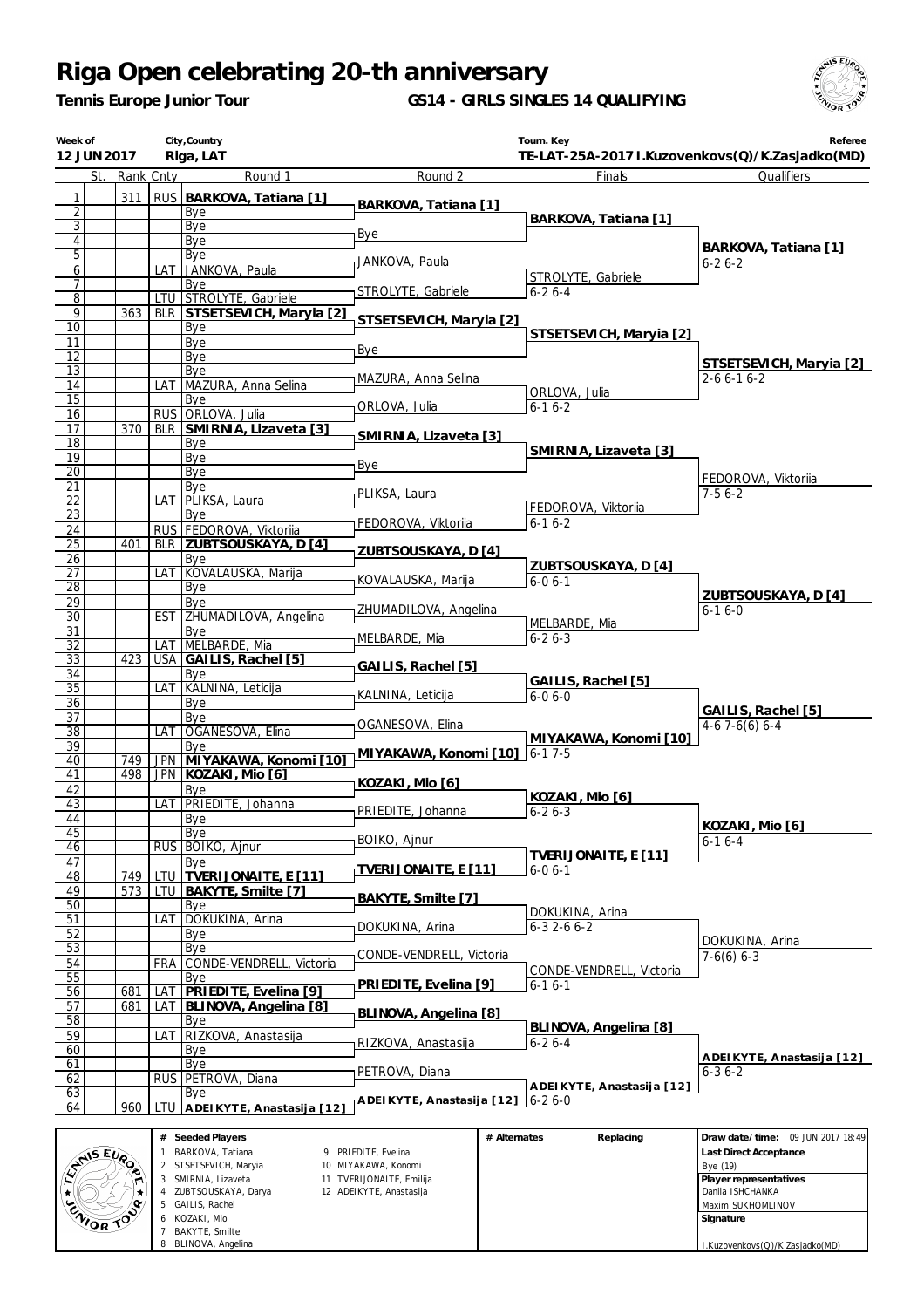*Tennis Europe Junior Tour*

**BD14 - BOYS DOUBLES 14 MAINDRAW**



| Week of        | City, Country<br>12 JUN 2017<br>Riga, LAT |     |                                                    |                                            | Tourn. Key                               | Referee<br>TE-LAT-25A-2017 I.Kuzovenkovs(Q)/K.Zasjadko(MD) |
|----------------|-------------------------------------------|-----|----------------------------------------------------|--------------------------------------------|------------------------------------------|------------------------------------------------------------|
| St.            | Rank Cnty                                 |     | Round 1                                            | Quarterfinals                              | Semifinals                               | Final                                                      |
|                |                                           |     |                                                    |                                            |                                          |                                                            |
|                |                                           |     |                                                    |                                            |                                          |                                                            |
|                | 57<br>131                                 |     | LAT LIEPINS, $E[1]$                                |                                            |                                          |                                                            |
| $\mathbf{1}$   |                                           |     | LAT SNAIDERS, Daniils                              | LIEPINS, $E[1]$                            |                                          |                                                            |
|                |                                           |     |                                                    | SNAIDERS, Daniils                          |                                          |                                                            |
| 2              |                                           |     | Bye                                                |                                            | HRAMOGIN, Jaroslav                       |                                                            |
|                |                                           |     | EST MIKELASVILI, David                             |                                            | OSTAPENKOV, Daniil                       |                                                            |
| $\overline{3}$ |                                           |     | <b>EST RABEKO, Daniel Bhekiwe</b>                  |                                            | $3-66-4$ [10-3]                          |                                                            |
|                |                                           |     |                                                    | HRAMOGIN, Jaroslav<br>OSTAPENKOV, Daniil   |                                          |                                                            |
| 4              | 370<br>346                                |     | BLR   HRAMOGIN, Jaroslav<br>BLR OSTAPENKOV, Daniil | $6-16-0$                                   |                                          |                                                            |
|                |                                           |     |                                                    |                                            |                                          | VESELOV, Mikhail [3]                                       |
|                | 370                                       |     | RUS   VESELOV, Mikhail [3]                         |                                            |                                          | ZHZHENOV, Konstantin<br>$6 - 47 - 5$                       |
| 5              | 10                                        |     | RUS ZHZHENOV, Konstantin                           | VESELOV, Mikhail [3]                       |                                          |                                                            |
|                |                                           |     | BLR   MARTSINKEVICH, Zakhar                        | ZHZHENOV, Konstantin<br>$6 - 06 - 0$       |                                          |                                                            |
| 6              | 283                                       |     | BLR   MATIYEVICH, Nikita                           |                                            | VESELOV, Mikhail [3]                     |                                                            |
|                |                                           |     |                                                    |                                            | ZHZHENOV, Konstantin                     |                                                            |
| 7              | 455<br>200                                |     | ISR BIDNY, Yoni<br>ISR KIMHI, Orel                 |                                            | $6 - 46 - 2$                             |                                                            |
|                |                                           |     |                                                    | BIDNY, Yoni<br>KIMHI, Orel                 |                                          |                                                            |
|                |                                           |     | LAT SNEPSTS, Edvards                               | $6 - 06 - 1$                               |                                          |                                                            |
| 8              |                                           |     | LAT TAURINS, Kristaps Toms                         |                                            |                                          | KRISTIANSON, Hugo [2]                                      |
|                | 94                                        |     | ISR ELLOUCK, Ron                                   |                                            |                                          | MURRAND, Marten<br>$7-6(3)$ 6-4                            |
| 9              | 622                                       |     | ISR   WEINTRAUB, Ben                               | ELLOUCK, Ron                               |                                          |                                                            |
|                |                                           |     | <b>GER   KACER, Vincent</b>                        | WEINTRAUB, Ben                             |                                          |                                                            |
| 10             |                                           |     | TUR YAZICI, Muhammed Salih                         | W.O.                                       | IGNATIUK, Taras [4]                      |                                                            |
|                |                                           |     |                                                    |                                            | RACHALOUSKI, Saveli                      |                                                            |
| 11             | 813                                       | LAT | LAT KUPFERS, Reinis<br>SPAKS, Davids               |                                            | $2-66-2$ [10-5]                          |                                                            |
|                |                                           |     |                                                    | IGNATIUK, Taras [4]<br>RACHALOUSKI, Saveli |                                          |                                                            |
|                | 455                                       |     | BLR   IGNATIUK, Taras [4]                          | $7-56-1$                                   |                                          |                                                            |
| 12             | 80                                        |     | BLR RACHALOUSKI, Saveli                            |                                            |                                          | KRISTIANSON, Hugo [2]                                      |
|                |                                           |     | RUS PECHENKIN, Aleksei                             |                                            |                                          | MURRAND, Marten<br>$6 - 26 - 2$                            |
| 13             |                                           |     | RUS ZUBKOV, Andrei                                 | <b>BUDVYTIS, Povilas</b>                   |                                          |                                                            |
|                |                                           | LTU | <b>BUDVYTIS, Povilas</b>                           | VAITIEKUNAS, Pijus                         |                                          |                                                            |
| 14             | 346                                       |     | LTU VAITIEKUNAS, Pijus                             | $6 - 06 - 1$                               |                                          |                                                            |
|                |                                           |     |                                                    |                                            | KRISTIANSON, Hugo [2]<br>MURRAND, Marten |                                                            |
| 15             |                                           |     | LAT   BRIEDIS, Bruno<br>LAT FILIPENKO, Ruslans     |                                            | $7-56-2$                                 |                                                            |
|                |                                           |     |                                                    | KRISTIANSON, Hugo [2]<br>MURRAND, Marten   |                                          |                                                            |
|                | 120                                       |     | EST KRISTIANSON, Hugo [2]                          | $6 - 16 - 0$                               |                                          |                                                            |
| 16             | 85                                        |     | <b>EST MURRAND, Marten</b>                         |                                            |                                          |                                                            |